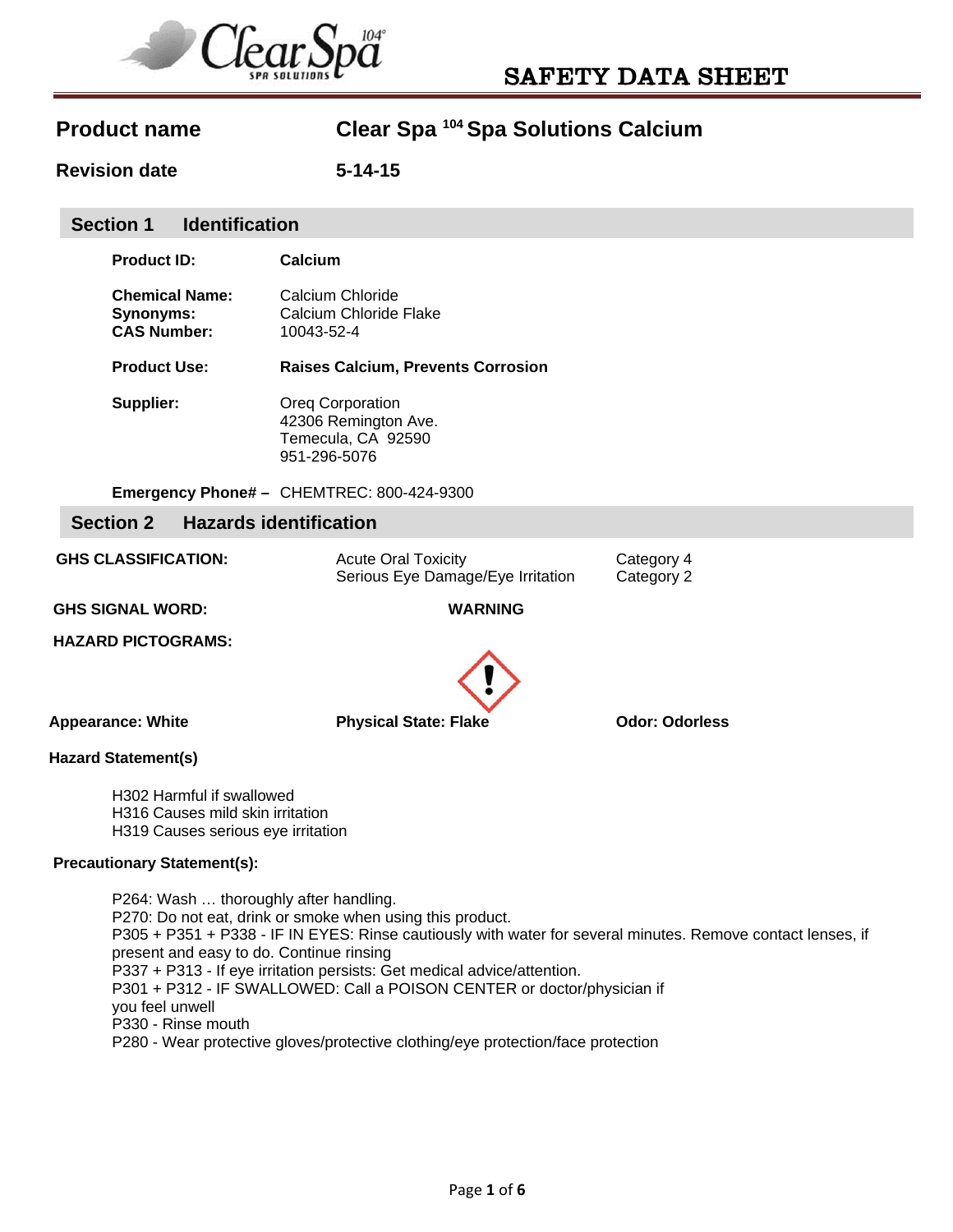

**Revision date 5-14-15** 

## **Section 3 Composition / Information on ingredients**

| <b>Chemical Name</b> | <b>CAS-No</b> | Weight % |
|----------------------|---------------|----------|
| Calcium Chloride     | 10043-52-4    | 74-100   |
| Water                | 7732-18-5     | $0 - 26$ |
| Sodium Chloride      | 7647-14-5     | < 3      |
| Potassium Chloride   | 7447-40-7     | < 3      |
| Magnesium Chloride   | 7786-30-3     | < 0.5    |

# **Section 4 First - aid measures**

**Eye Contact:** Rinse immediately with plenty of water, also under the eyelids, for at least 15 minutes. Keep eye wide open while rinsing. Obtain medical attention if irritation persists.

- **Skin Contact:** Wash off immediately with soap and plenty of water. Get medical attention if irritation develops and persists**.**
- **Inhalation:** Move to fresh air. Get medical attention immediately if symptoms occur.

**Ingestion:** IF SWALLOWED: Call a POISON CENTER or doctor/ physician if you feel unwell Rinse mouth.

**Notes to Physician:** Treat symptomatically and supportively.

# **Section 5 Fire - fighting measures**

### **Suitable Extinguishing Media**

Use extinguishing measures that are appropriate to local circumstances and the surrounding environment.

#### **Unsuitable Extinguishing Media None** None

### **Specific Hazards Arising from the Chemical**

Avoid generating dust, under certain conditions may cause respiratory irritation. Thermal decomposition can lead to release of irritating and toxic gases and vapors.

**Explosion Data** 

Sensitivity to Mechanical Impact None Sensitivity to Static Discharge None

### **Protective Equipment and Precautions for Firefighters**

As in any fire, wear self-contained breathing apparatus pressure-demand, MSHA/NIOSH (approved or equivalent) and full protective gear.

# **Section 6 Accidental release measures**

#### **Personal Precautions:**

Avoid contact with the skin and the eyes. Use personal protective equipment. Avoid dust formation.

#### **Environmental Precautions:**

Prevent large spills from entering into soil, ditches, sewers, waterways and/or groundwater. See Section 12,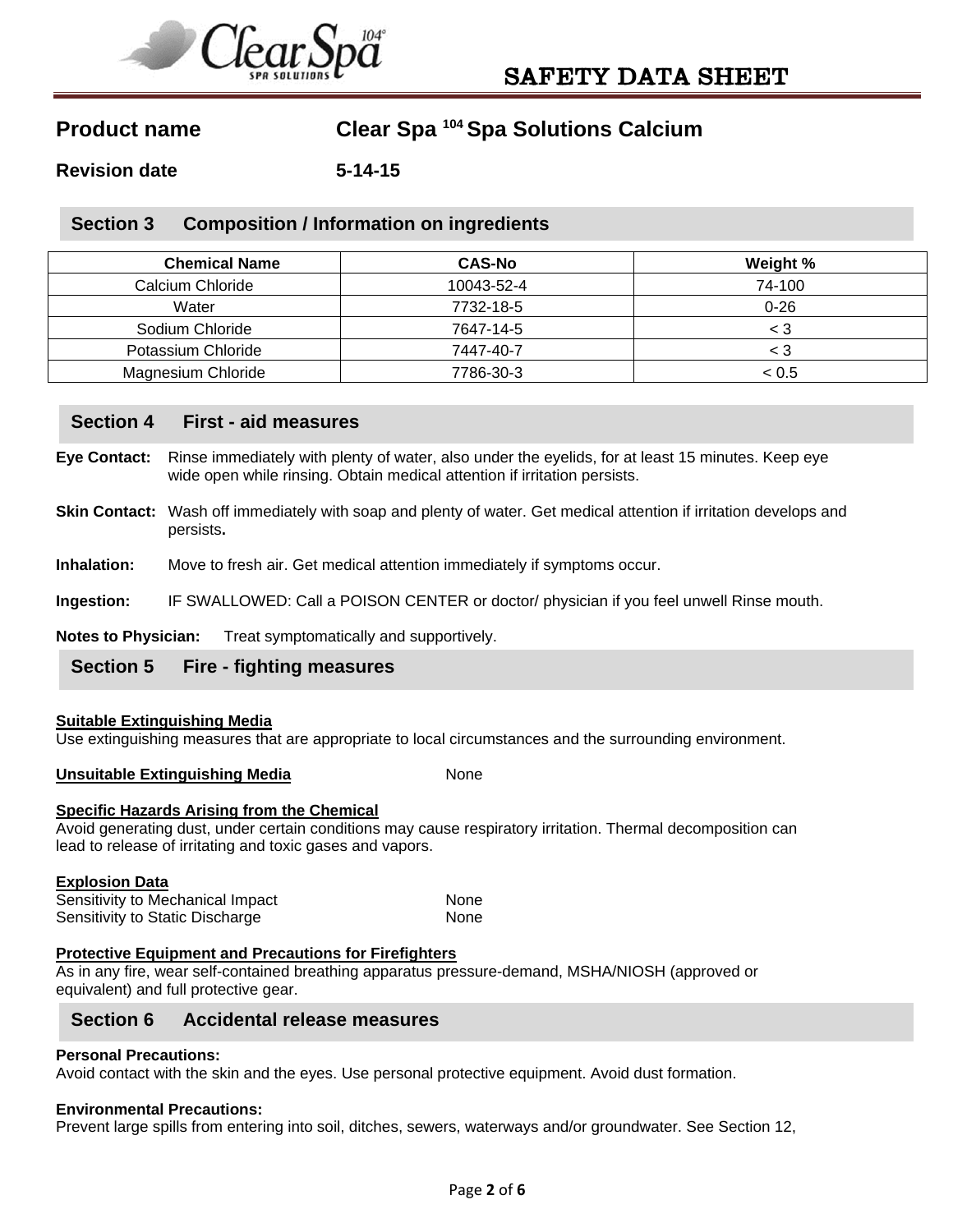

**Revision date 5-14-15** 

# **Section 6 Accidental release measures (Continued)**

Ecological Information.

### **Methods and Materials for Containment and Cleaning Up:**

Small and large spills: Contain spilled material if possible. Collect in suitable and properly labeled containers. Flush residue with plenty of water. See Section 13, Disposal considerations, for additional information.

### **Section 7 Handling and storage**

- **Handling:** Wash thoroughly after handling. Use with adequate ventilation. Minimize dust generation and accumulation. Keep container tightly closed. Do not get on skin or in eyes. Do not ingest or inhale. Wash clothing before reuse. Always use cool water when dissolving Calcium Chloride. Heat evolved is significant.
- **Storage:** Store in a tightly closed container. Store in a cool, dry, well-ventilated area away from incompatible substances. Store protected from moisture. Store below melting point.

**Incompatible Products:** Zinc, Bromine tri-fluoride, Methyl vinyl ether

# **Section 8 Exposure controls / personal protection**

#### **Exposure Guidelines**

| <b>Chemical Name</b> | <b>ACGIH TLV</b>                    | <b>OSHA PEL</b>                           | <b>NIOSH IDLH</b>        |
|----------------------|-------------------------------------|-------------------------------------------|--------------------------|
| Calcium Chloride     | ACGIH - (TLV-TWA) Guidelne          | OSHA (PEL-TWA) - Z-3 Mineral              | $\overline{\phantom{0}}$ |
| 10043-52-4           | for nuisance particulate            | Dusts, Inert or Nuisance dusts,           |                          |
|                      | $(inhalable$ particulate): 10 mg/m3 | (respirable fraction): $5 \text{ mg/m}$ 3 |                          |

**Engineering Measures** Provide local exhaust ventilations system. When there is a potential for exposure, an emergency eyewash and safety shower should be provided within the immediate work area.

#### **Individual protection measures, such as personal protective equipment**

**Eye/Face Protection** Wear safety glasses with non-flexible side shields or chemical goggles

**Skin and Body Protection Hands and Feet:**  Wear appropriate protective non-leather protective gloves and boots. Chemical protective gloves and boots such as PVC, Neoprene, or Heavy Nitrile are recommended. Leather products do not offer adequate protection and will dehydrate with resultant shrinkage and possible destruction.  **Body:** Wear appropriate protective, impervious clothing.

- **Respiratory Protection** A respirator is not indicated under normal operating conditions. Use of a NIOSH approved respirator (N95 or greater) should be based on the presence of nuisance dusts.
- **Hygiene Measures** When using, do not eat, drink or smoke. Remove and wash contaminated clothing before reuse. Provide regular cleaning of equipment, work area and clothing.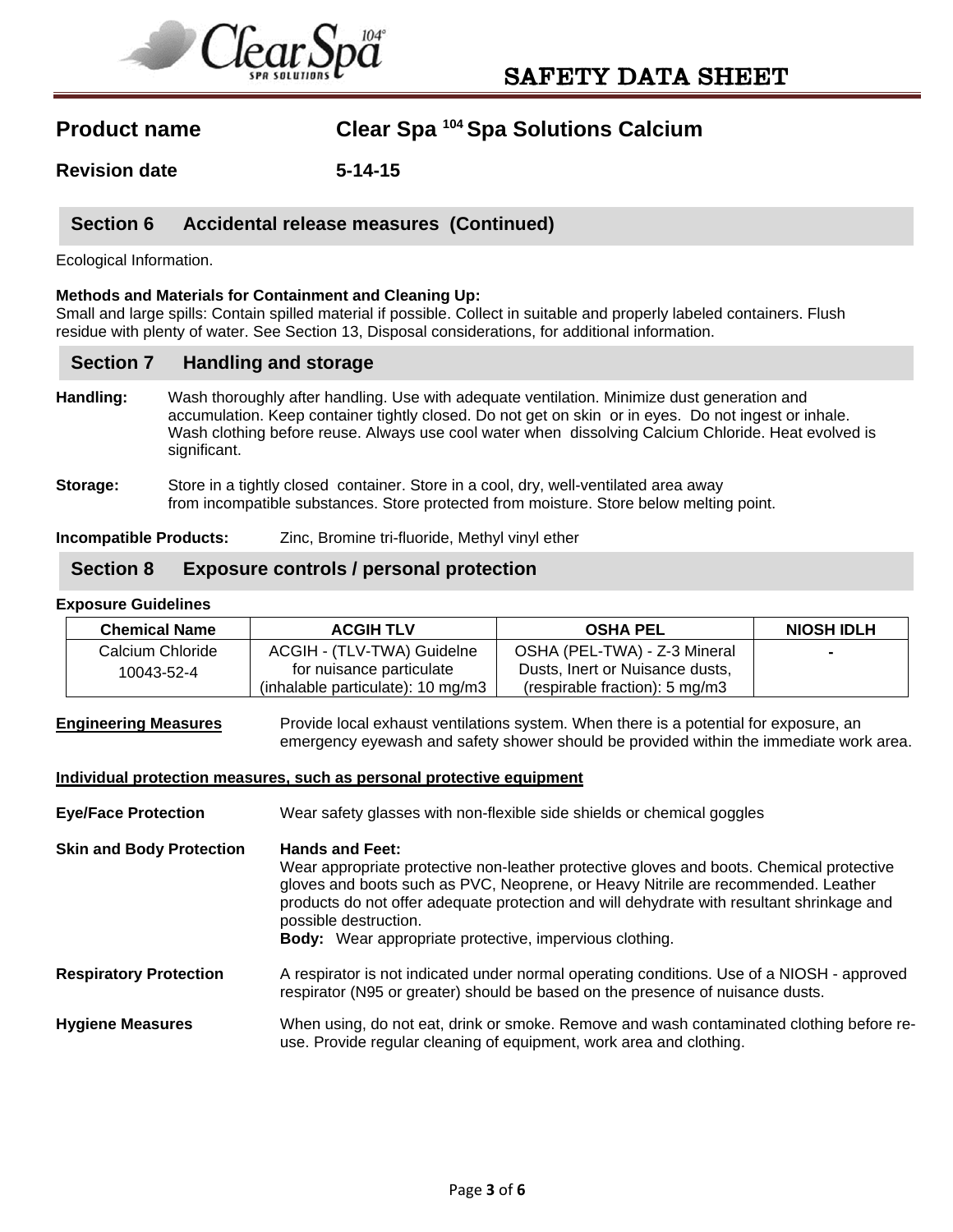

**Revision date 5-14-15** 

**Section 9 Physical and chemical properties** 

**Physical State:** Flake **Appearance:** white **Odor:** odorless **pH:** 8-10 100 g/l aq.sol. **Vapor Pressure:** Not available. **Vapor Density:** Not available. **Evaporation Rate:** Not available. **Viscosity:** Not available. **Boiling Point:** > 1600 deg C @ 760.0 **Freezing/Melting Point:** 782 deg C **Decomposition Temperature:** Not available. **Solubility:** 740 g/l water (20°C) **Specific Gravity/Density:** Not available. **Molecular Formula:** CaCl2 **Molecular Weight:** 110.99

# **Section 10 Stability and reactivity**

**Chemical Stability:** Stable. **Conditions to Avoid:** Dust generation, excess heat, exposure to moist air or water. **Incompatibilities with Other Materials:** Zinc, Bromine tri-fluoride, Methyl vinyl ether **Hazardous Decomposition Products**: Hydrogen chloride, calcium oxide. **Hazardous Polymerization:** Will not occur.

## **Section 11 Toxicological information**

### **Information on likely routes of exposure**

**Inhalation** May cause irritation of respiratory tract. **Eye Contact** Irritating to eyes. **Skin Contact** May cause irritation. **Ingestion** Harmful if swallowed.

#### **Component Information**

| Chemical Name      | LD50 Oral            | <b>LD50 Dermal</b>   | <b>LC50</b> Inhalation |
|--------------------|----------------------|----------------------|------------------------|
| Calcium Chloride   | $= 1000$ mg/kg (Rat) | $= 2630$ mg/kg (Rat) |                        |
| Potassium Chloride | = 2600 mg/kg ( Rat ) |                      |                        |
| Sodium chloride    | $=$ 3 g/kg (Rat)     | > 10 g/kg ( Rabbit ) | > 42 g/m3(Rat)1 h      |

**Symptoms related to the physical, chemical and toxicological characteristics Symptoms Symptoms May cause irritation to the respiratory system.** 

### **Delayed and immediate effects and also chronic effects from short and long term exposure**

| Eye damage/irritation         | Irritating to eyes.                                                            |  |
|-------------------------------|--------------------------------------------------------------------------------|--|
| <b>Sensitization</b>          | No information available.                                                      |  |
| <b>Mutagenic Effects</b>      | No information available.                                                      |  |
| Carcinogenicity               | Contains no ingredients above reportable<br>quantities listed as a carcinogen. |  |
| <b>Reproductive Toxicity</b>  | No information available.                                                      |  |
| <b>STOT - single exposure</b> | No information available.                                                      |  |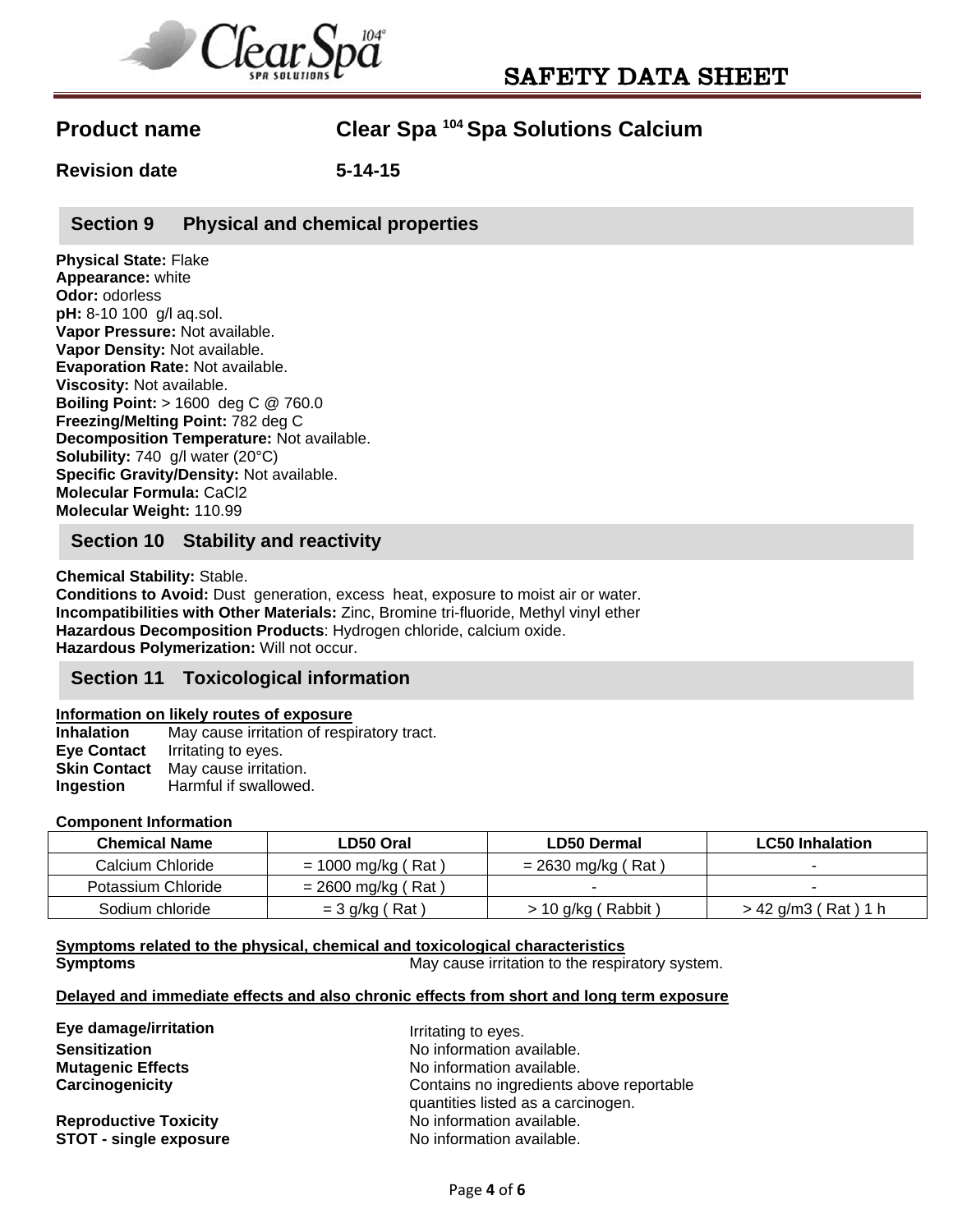

**Revision date 5-14-15** 

# **Section 11 Toxicological information (Continued)**

**STOT - repeated exposure No information available. Chronic Toxicity Avoid repeated exposure. Aspiration Hazard**  No information available.

### **Numerical measures of toxicity - Product Acute Toxicity** 0% of the mixture consists of ingredient(s) of

unknown toxicity. *The following values are calculated based on chapter 3.1 of the GHS document:*  **LD50 Oral** 979 mg/kg; Acute toxicity estimate

**LD50 Dermal** 2630 mg/kg; Acute toxicity estimate

# **Section 12 Ecological information**

| <b>Ecotoxicity</b>              |                                                                       |                                                                                                                                                                                                                                                                                                                                                                                               |                                             |                                                                                                              |
|---------------------------------|-----------------------------------------------------------------------|-----------------------------------------------------------------------------------------------------------------------------------------------------------------------------------------------------------------------------------------------------------------------------------------------------------------------------------------------------------------------------------------------|---------------------------------------------|--------------------------------------------------------------------------------------------------------------|
| <b>Chemical Name</b>            | <b>Toxicity to</b><br>Algae                                           | <b>Toxicity to Fish</b>                                                                                                                                                                                                                                                                                                                                                                       | <b>Toxicity to</b><br><b>Microorganisms</b> | Daphnia Magna<br>(Water Flea)                                                                                |
| Calcium Chloride<br>10043-52-4  |                                                                       | LC50 96 h: = $10650$ mg/L static<br>(Lepomis macrochirus)                                                                                                                                                                                                                                                                                                                                     |                                             | LC50 48 h: $= 2400$<br>mg/L (Daphnia magna)                                                                  |
| Potassium Chloride<br>7447-40-7 | $EC5072 h: =$<br>2500 mg/L<br>(Desmodesm<br><b>US</b><br>subspicatus) | LC50 96 h: 750-1020 mg/L static<br>(Pimephales promelas)<br>LC50 96 h: = $1060$ mg/L static (Lepomis<br>macrochirus)                                                                                                                                                                                                                                                                          |                                             | EC50 48 h: $= 825$<br>mg/L (Daphnia<br>magna)<br>EC50 48 h: = 83 mg/L<br>Static (Daphnia magna)              |
| Sodium chloride<br>7647-14-5    |                                                                       | LC50 96 h: 5560 - 6080 mg/L flow-<br>through (Lepomis macrochirus) LC50<br>96 h: = $12946$ mg/L static (Lepomis<br>macrochirus) LC50 96 h: 6020 - 7070<br>mg/L static (Pimephales promelas)<br>LC50 96 h: = $7050$ mg/L semi-static<br>(Pimephales promelas) LC50 96 h:<br>6420 - 6700 mg/L static (Pimephales<br>promelas) LC50 96 h: 4747 - 7824 mg/L<br>flow-through (Oncorhynchus mykiss) |                                             | $EC50$ 48 h: = 1000<br>mg/L (Daphnia<br>magna) EC50 48 h:<br>340.7 - 469.2 mg/L<br>Static (Daphnia<br>magna) |

# **Section 13 Disposal considerations**

**Waste Disposal Methods** This material, as supplied, is not a hazardous waste according to Federal regulations (40 CFR 261). This material could become a hazardous waste if it is mixed with or otherwise comes in contact with a hazardous waste, if chemical additions are made to this material, or if the material is processed or otherwise altered. Consult 40 CFR 261 to determine whether the altered material is a hazardous waste. Consult the appropriate state, regional, or local regulations for additional requirements.

**Contaminated Packaging** Do not re-use empty containers.

# **Section 14 Transport information**

| US DOT $-$ | Not Regulated |
|------------|---------------|
| TDG –      | Not Regulated |
| $MEX -$    | Not Regulated |